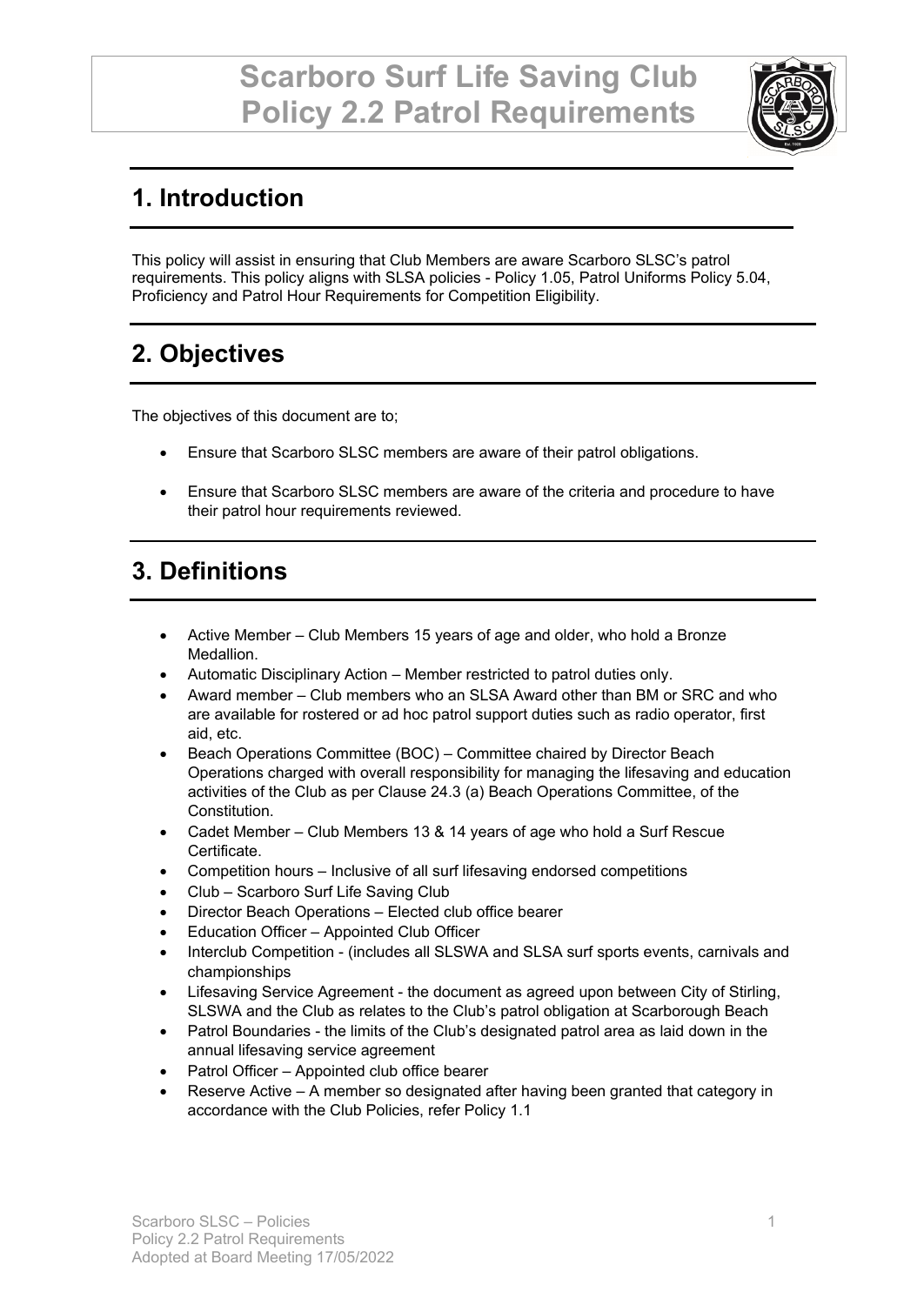

## **4. Patrol Hour Requirements**

The Club contracts with City of Stirling and Surf Life Saving WA to patrol Scarborough Beach between the limits of our boundaries at prescribed times and dates, as laid down in the annual lifesaving service agreement.

Active and Cadet Members have an obligation to participate in regular rostered patrols and must complete a minimum of 16 patrol hours per calendar year to be eligible to compete in SLSA or SLSWA surf sport competitions. In addition to the 16 hours, club members must either attend or provide a proxy for all rostered patrols throughout the season.

Award members have an obligation to undertake patrol support duties as may be determined by the BOC and allocated by the Patrol Officer.

Active and Cadet members will not be permitted to compete in inter or intra club competitions if they have a deficit of hours as a result of 'no shows'. All deficits need to be cleared prior to the close of entries for carnivals in order to be eligible to compete in line with SLSA Policy 5.04.

Unless exempted by the BOC, all renewing Active and Cadet members shall be liable for the same total rostered patrol hours during a season. A renewing member who joins after rostered patrols have commenced for a season may, by direction of the BOC and depending on the circumstances related to the late renewal of membership, be required to complete the same number of hours as members who were financial and had been rostered on patrols from the beginning of the patrol season before they will have access to other club activities such as intra and inter club competition.

New Active members who achieve their Bronze Medallion or Cadet Members their SRC Award after the start of the patrol season will be allocated a patrol upon the successful completion of their award and be required to attend all subsequent rostered patrols.

Newly qualifying members will be required to complete the remaining patrol hours for the season from the achievement of their award. Under SLSA Policies, newly qualified Active Patrol members must still complete a minimum of 16 patrol hours per calendar year to be eligible to compete in SLSA or SLSWA competitions.

Reserve Active members must complete a minimum of 8 patrol hours per calendar year to be eligible to compete in any interclub surf sport competition.

## **5. Patrol Uniform**

Patrol members on patrol shall be correctly attired;

- Patrol Cap tied correctly
- **Patrol Shirt**
- Club Bathers
- Shorts (if worn Red)
- Track Suit/Cold weather garments (inclement weather)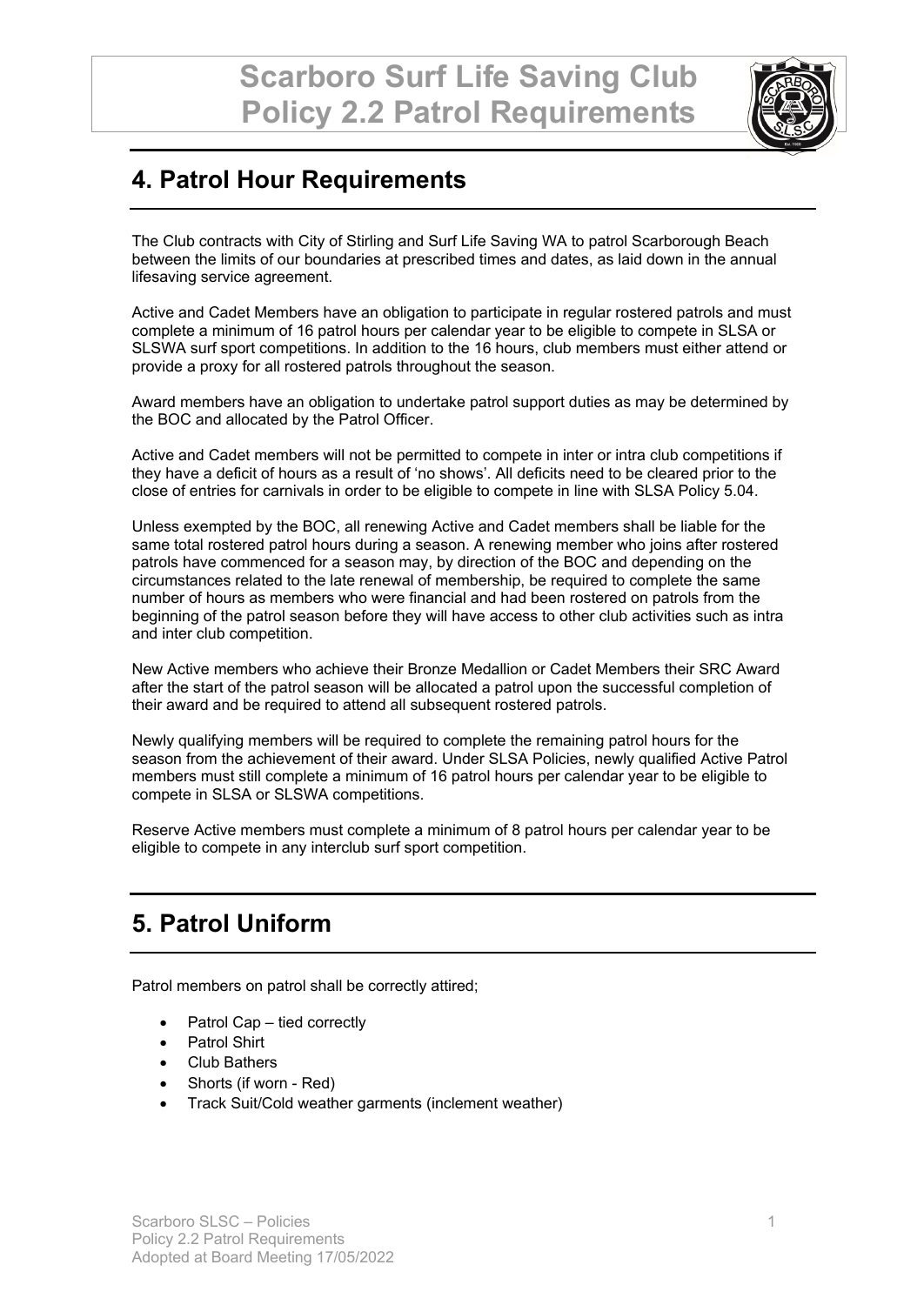

## **6. Requirements on Patrol**

Members shall report to their designated Patrol Captain at the time allotted for the commencement of their required duty time.

When a member is unable to attend their rostered patrol for any reason, it is their own responsibility to arrange a proxy member of equal status.

Each member shall be signed on and off their rostered patrol by their Patrol captain in the log book or other means as determined by the BOC and supervised by the Patrol Officer.

Members failing to attend their rostered patrol when scheduled and/or failing to arrange the required proxy shall be liable for the hours in arrears and these shall be made up at the commencement of any normal rostered patrol, excluding Sunday mornings (unless approved by the Patrol Officer).

Members who become down hours without any prior advice to their Patrol Captain, the Patrol Officer or the Director Beach Operations (any one of) will be liable for an additional 50% penalty hours to be made up as per rostered hours down.

Members who become two (2) rostered patrols in arrears may be liable for suspension at the discretion of the Director Beach Operations as per Policy 1.4 section 3.

#### **7. Equipment and Vehicles**

An inventory of all items that are required on patrol will be drawn up and each Patrol Captain shall check that all items are available at the commencement of each patrol and checked off against the inventory, reporting in the patrol log any items that are not available or in poor condition. This procedure is to be followed at the changeover of patrols and when patrols complete their duty.

Patrol Captains on duty at the end of each day's patrols are to ensure that the tower area is locked and secure; that all gear is washed down, where applicable, and neatly stored; club vehicles are washed down and cleaned, inside and out; that the First Aid room is swept out and left in a clean and tidy state; and that the Clubrooms are secure at the conclusion of the afternoon beach patrols.

All Club vehicles, Quad bikes, Rhinos and 4WDs may only be driven by members who hold a current driver's licence and have the Patrol Captain's permission to do so.

Club vehicles are not to be taken from the beach or outside the designated Club Patrol Boundaries for training or any other purpose, except to be refuelled, repaired or in the event of an emergency.

Any other activities requiring the vehicle to be used away from the beach, must be approved by the Director Beach Operations.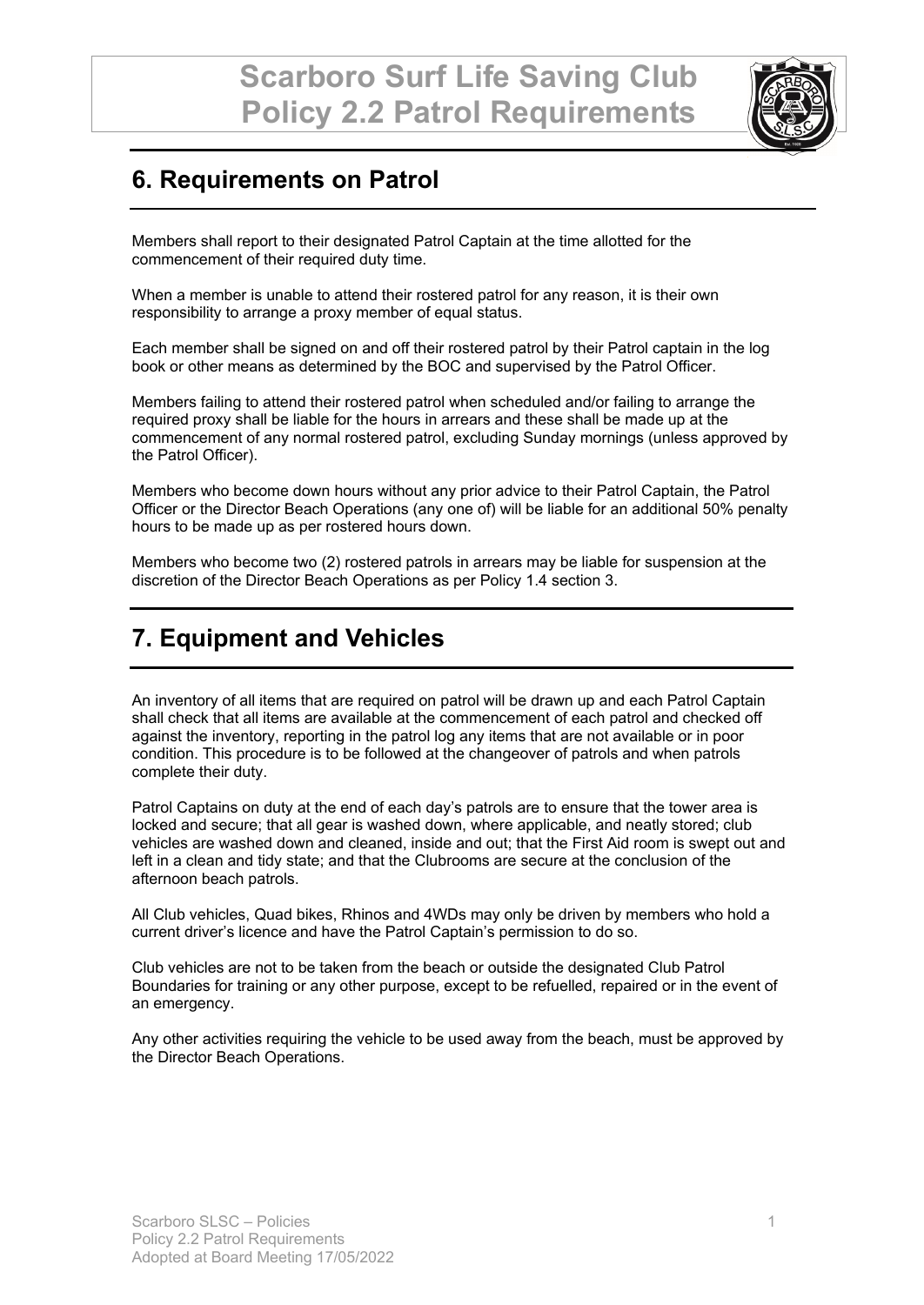

## **8. Exemptions**

Long Service Members, Life Members and Directors are automatically deemed exempt from participating in rostered patrols and eligible to compete without completing any patrol hours.

All other Scarboro SLSC Office Bearers, including age group managers, who would normally be eligible for rostered patrols because of their membership category, can request an exemption from rostered patrols through the Patrol Officer, however they are not automatically exempt from completing the minimum required patrol hours to comply with the competition hours for their membership type as set out in SLSA Policy 5.04, unless the nature of their office is declared exempt by the BOC.

Reserve Active members who hold other positions such as Age Group Manager can complete these duties in lieu of the required 8 hours. Members in this category can also use club and state-based water safety attendance as these hours. It is the responsibility of the member to ensure their records and hours are recorded and correctly.

No member shall be permitted to start in any Interclub Competition or Championship if in arrears of patrol hours at the time of the event.

The Club accepts that some Members have other obligations that may restrict their ability to attend all patrols. These obligations may include, but are not limited to;

- Shift workers
- Fly in fly out workers
- SLSWA employees and Professional Lifeguards (who are required to work weekends)

These members can apply for leave from regular rostered patrols in accordance with policy 1.3. This should be addressed prior to the commencement of the patrol season. However, this does not exclude them from meeting minimum patrol hour requirements for competition purposes – as set out in SLSA Policy 5.4.

#### **10. Down Hours Work flow**

The following steps are only carried out where the previous steps are contravened and where no reasonable explanation has been received by the Patrol Officer. The Patrol Officer is responsible for managing the following procedure.

Step 1: Member failing to attend a rostered patrol will result in a 1st down hours reminder letter (written or electronic form) being issued, within seven (7) days of the rostered patrol.

Step 2: Failure to attend two (2) consecutive rostered patrols without explanation results in a 2nd down hours reminder letter issued, within 7 days of the second rostered patrol missed.

Step 3: Failure to attend a 3rd consecutive rostered patrol without explanation will result in Automatic Disciplinary Action (refer Policy 1.4 section 3) that restricts the member to patrol activities only until an acceptable explanation is received. Following which the member will be called upon to attend a meeting to discuss the future of their membership as per step 4.

Step 4: On accumulating three (3) consecutive rostered patrols missed, the member will be called upon to attend a meeting with the Director Beach Operations and Patrol Officer to discuss "the future of their membership and their circumstances regarding patrols." If the member fails or refuses to attend such a meeting, then suspension may occur as per step 5.